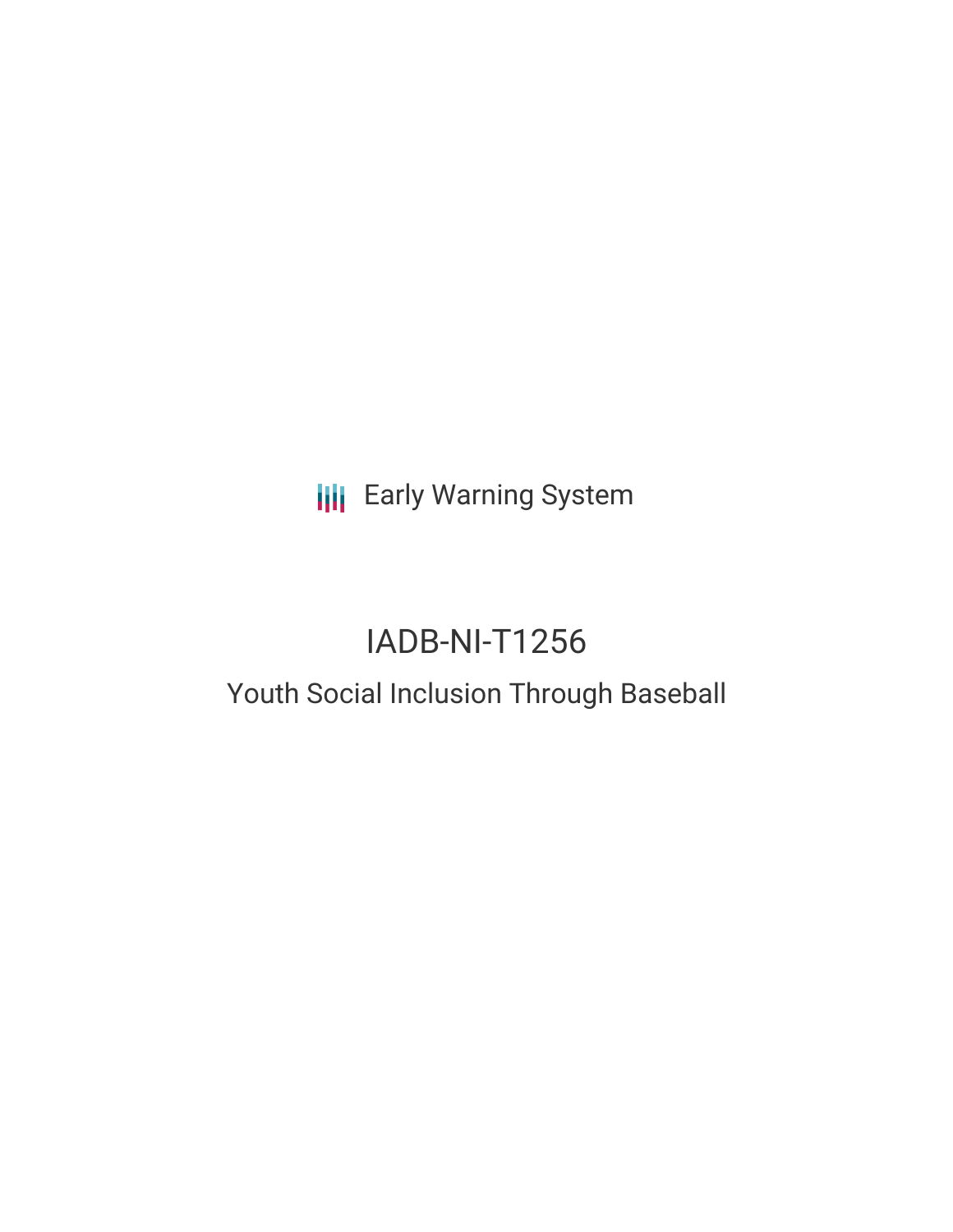

## **Quick Facts**

| <b>Countries</b>               | Nicaragua                              |
|--------------------------------|----------------------------------------|
| <b>Financial Institutions</b>  | Inter-American Development Bank (IADB) |
| <b>Status</b>                  | Active                                 |
| <b>Bank Risk Rating</b>        | C                                      |
| <b>Voting Date</b>             | 2018-11-08                             |
| <b>Borrower</b>                | Government of Nicaragua                |
| <b>Sectors</b>                 | <b>Education and Health</b>            |
| <b>Investment Type(s)</b>      | Grant                                  |
| <b>Investment Amount (USD)</b> | $$0.30$ million                        |
| <b>Project Cost (USD)</b>      | $$0.30$ million                        |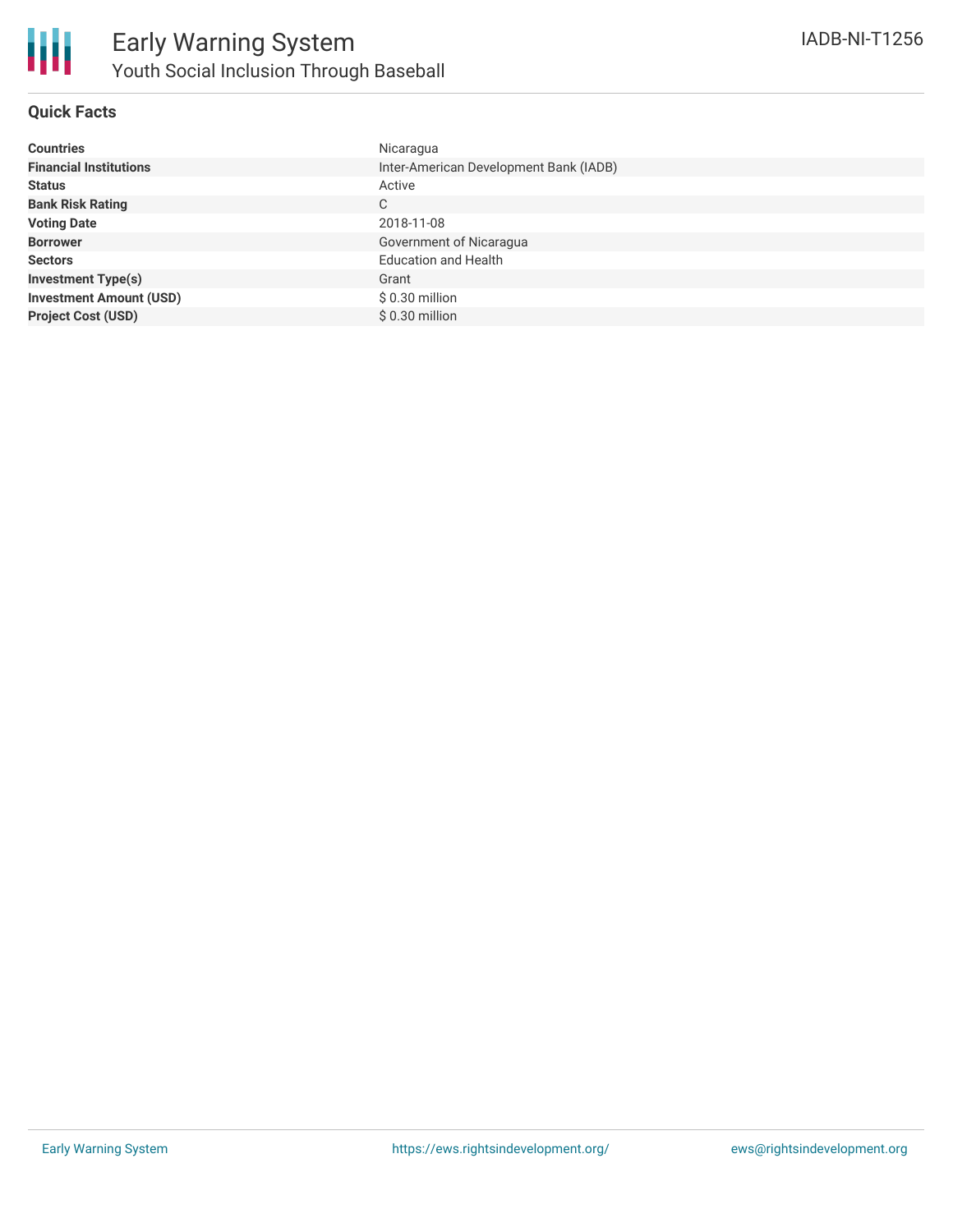

# **Project Description**

The program will provide opportunities for socio-emotional development and social inclusion for disadvantaged children and youth through participation as a member of a baseball team in their communities.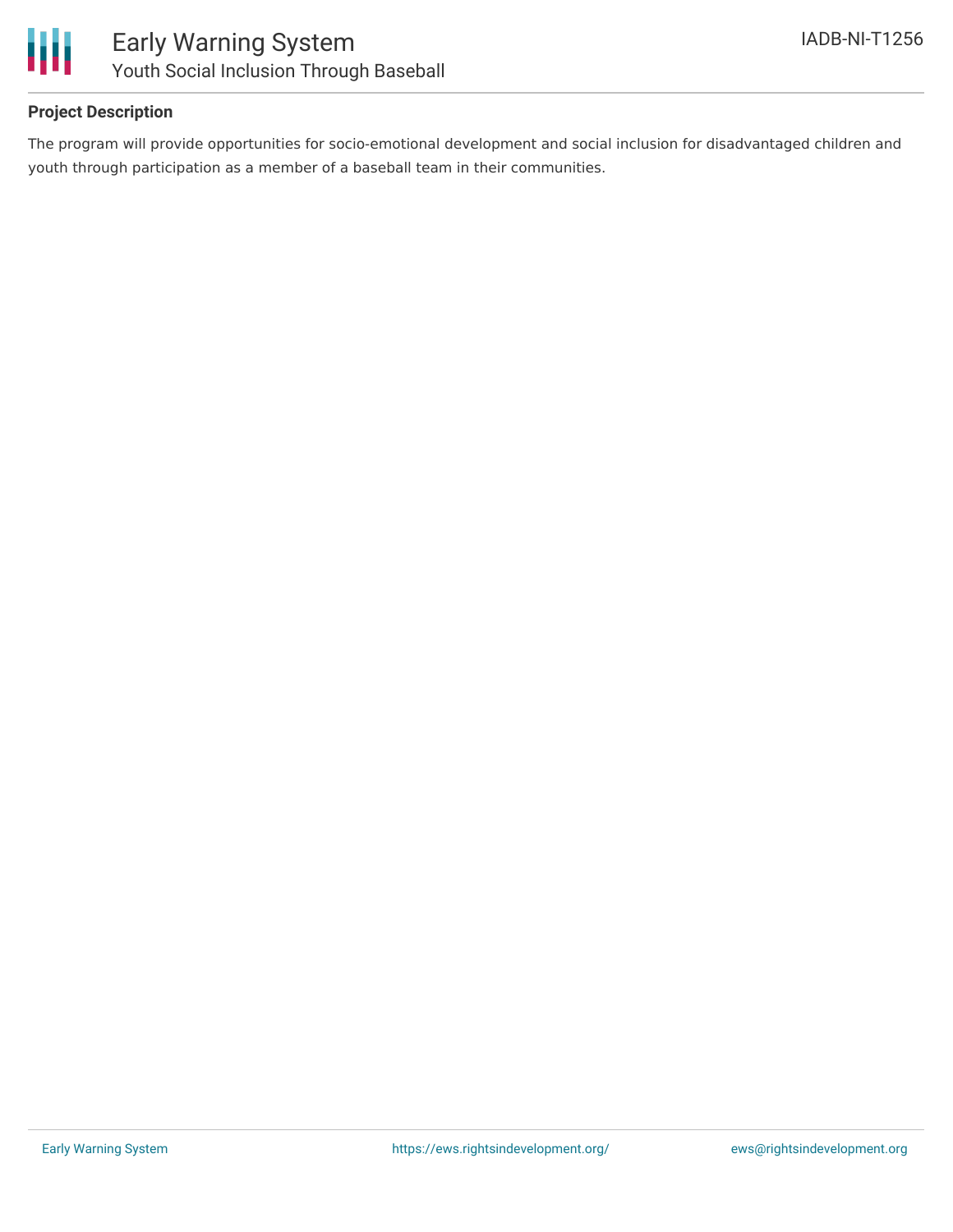

# **Investment Description**

• Inter-American Development Bank (IADB)